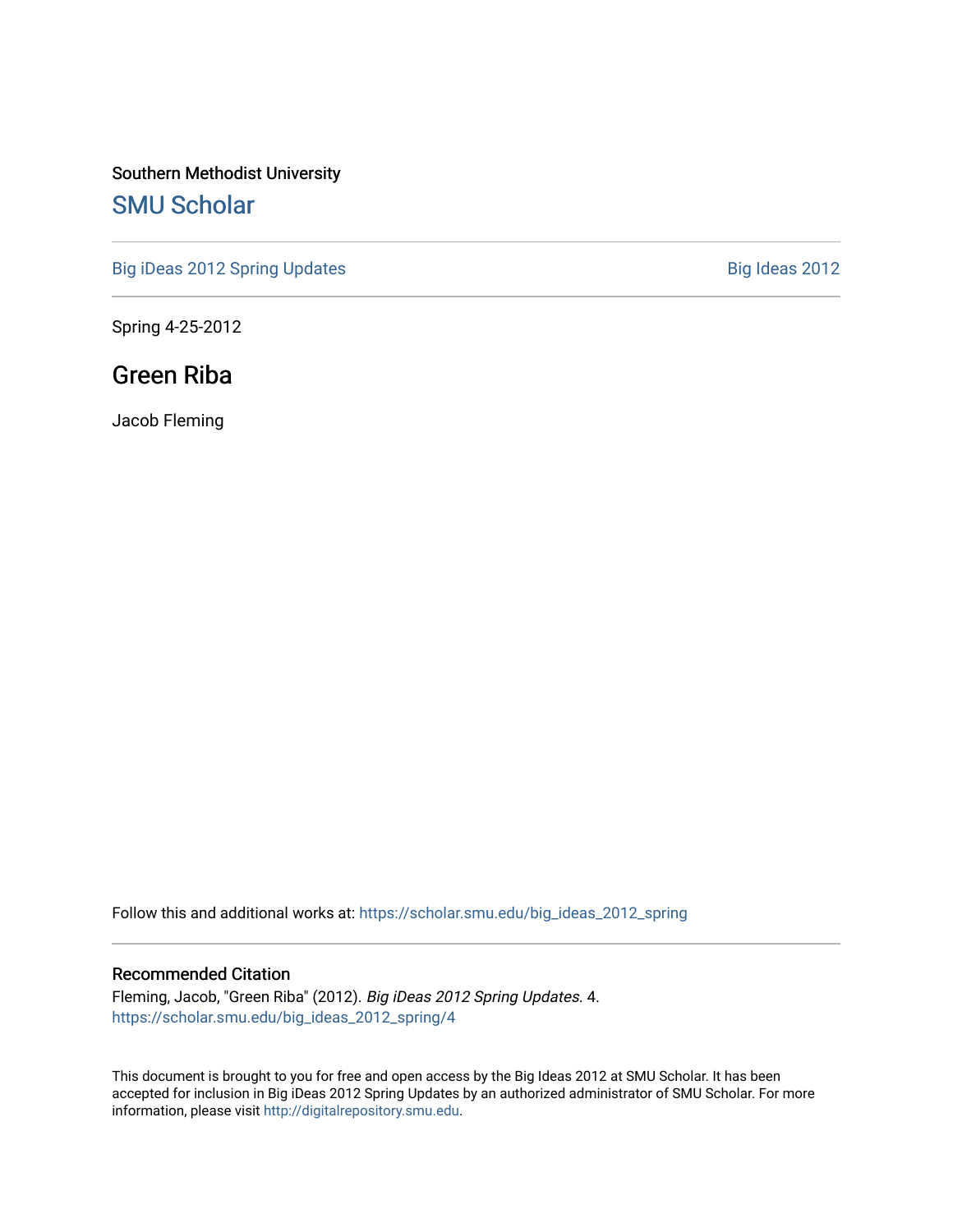# GREEN RIBA

### **A BIG IDEAS PROJECT**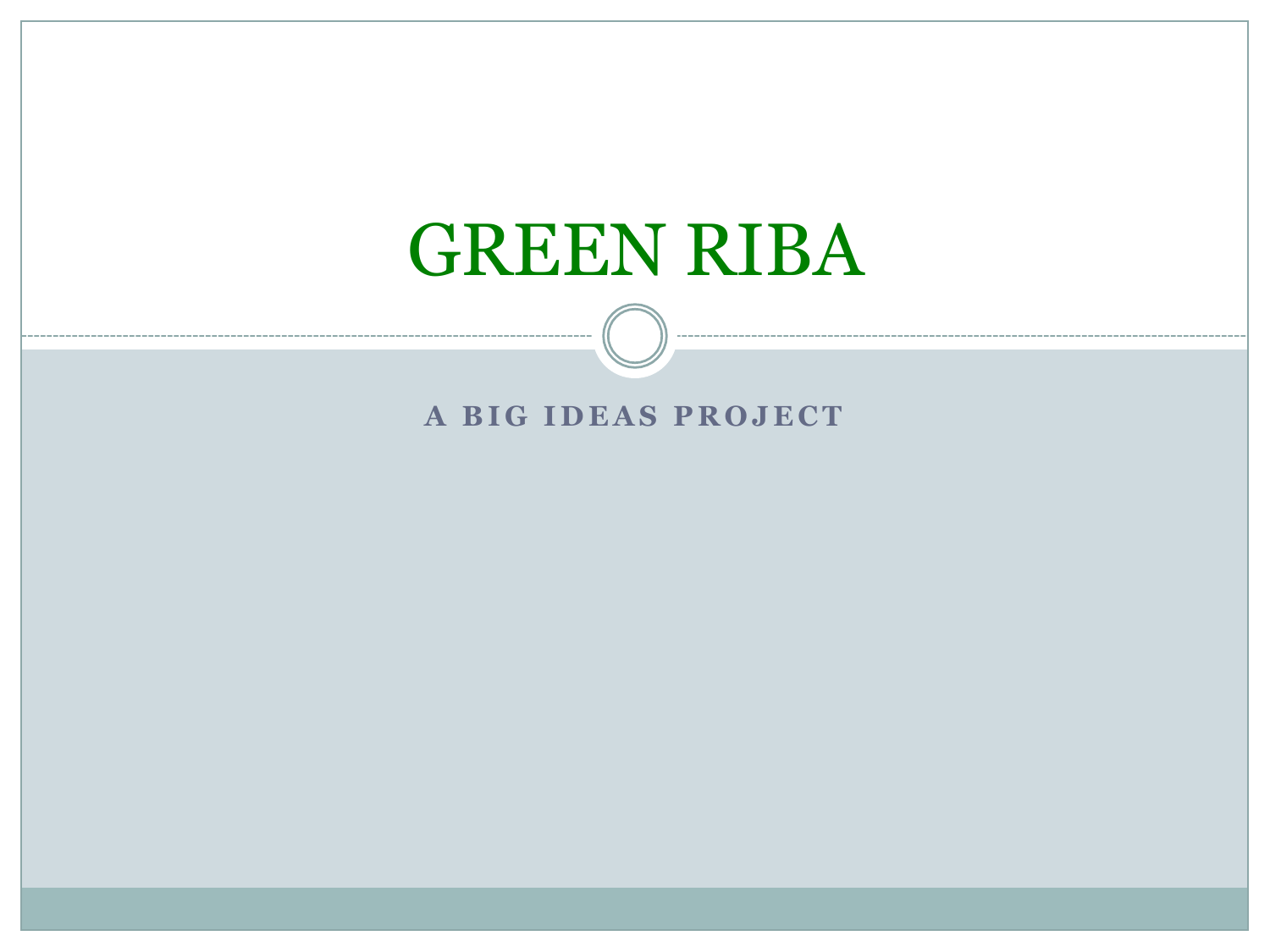# **ETYMOLOGY**

- In Arabic, "riba" means interest (in the financial sense)
- "Green" refers to sustainability
- Our goal is to use "interest" but change its definition and use it to mean "interest of the people" especially in regards to environmentalism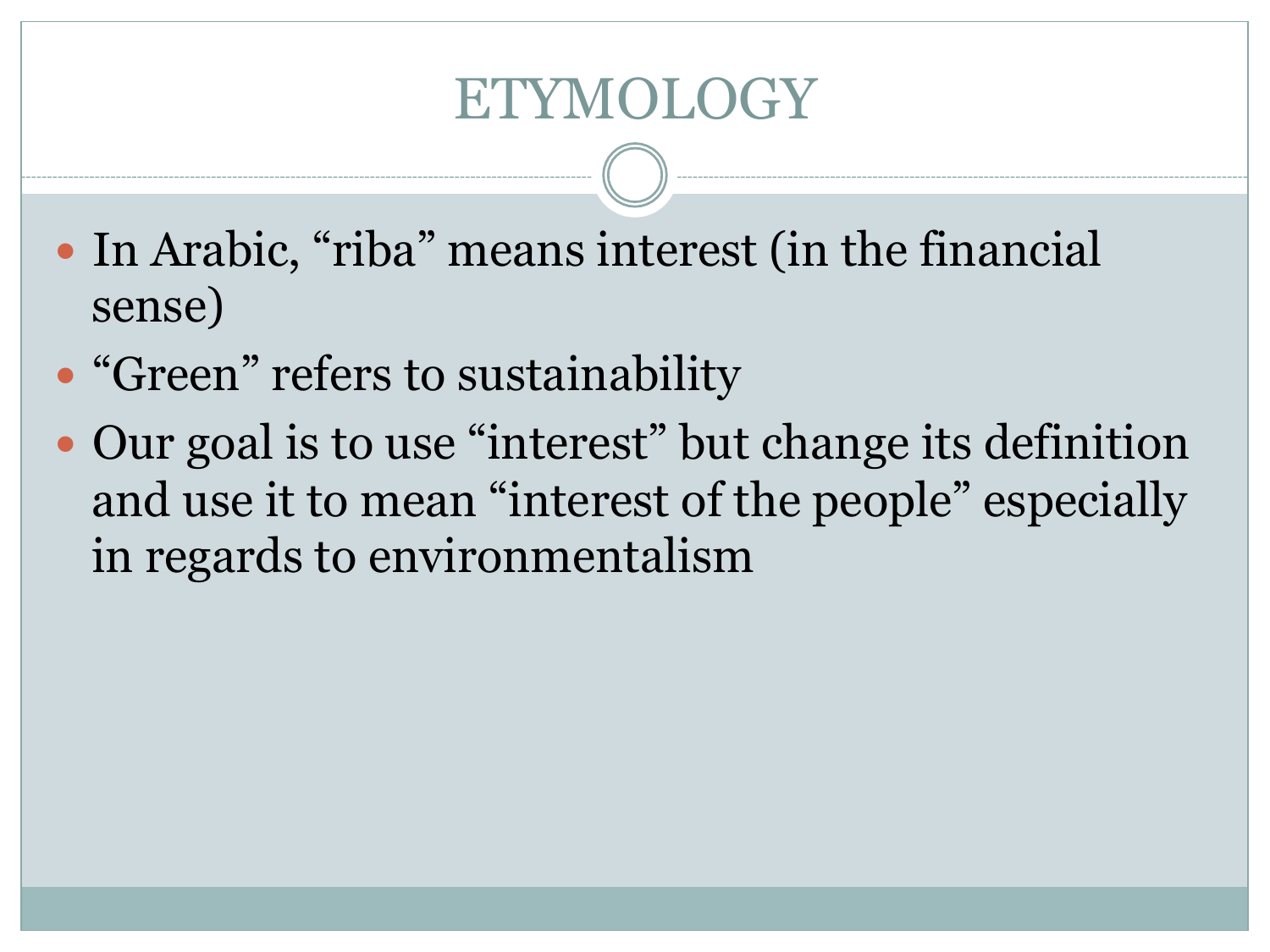## BLEMS WITH TRAD MICROFINANCE

- $\bullet$  High interest rates (15 40%) cripple small-scale entrepreneurship
- Why high interest?
	- o So microfinance businesses can stay afloat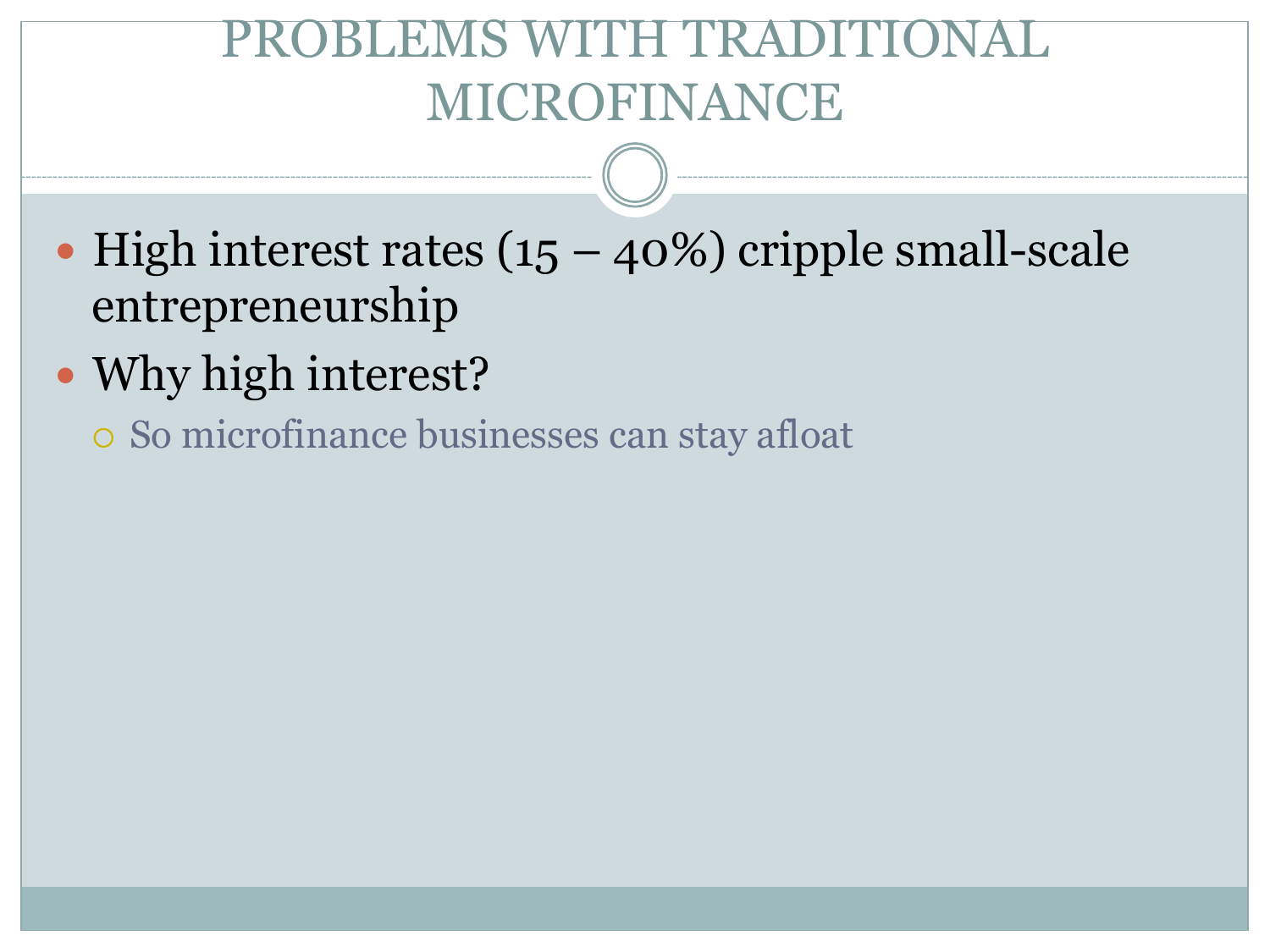# OUR SOLUTION

## • Zero interest loans

- ! Facilitate business
- o \$100 for a typical microbusiness
- How will be sustainable?
	- o A storefront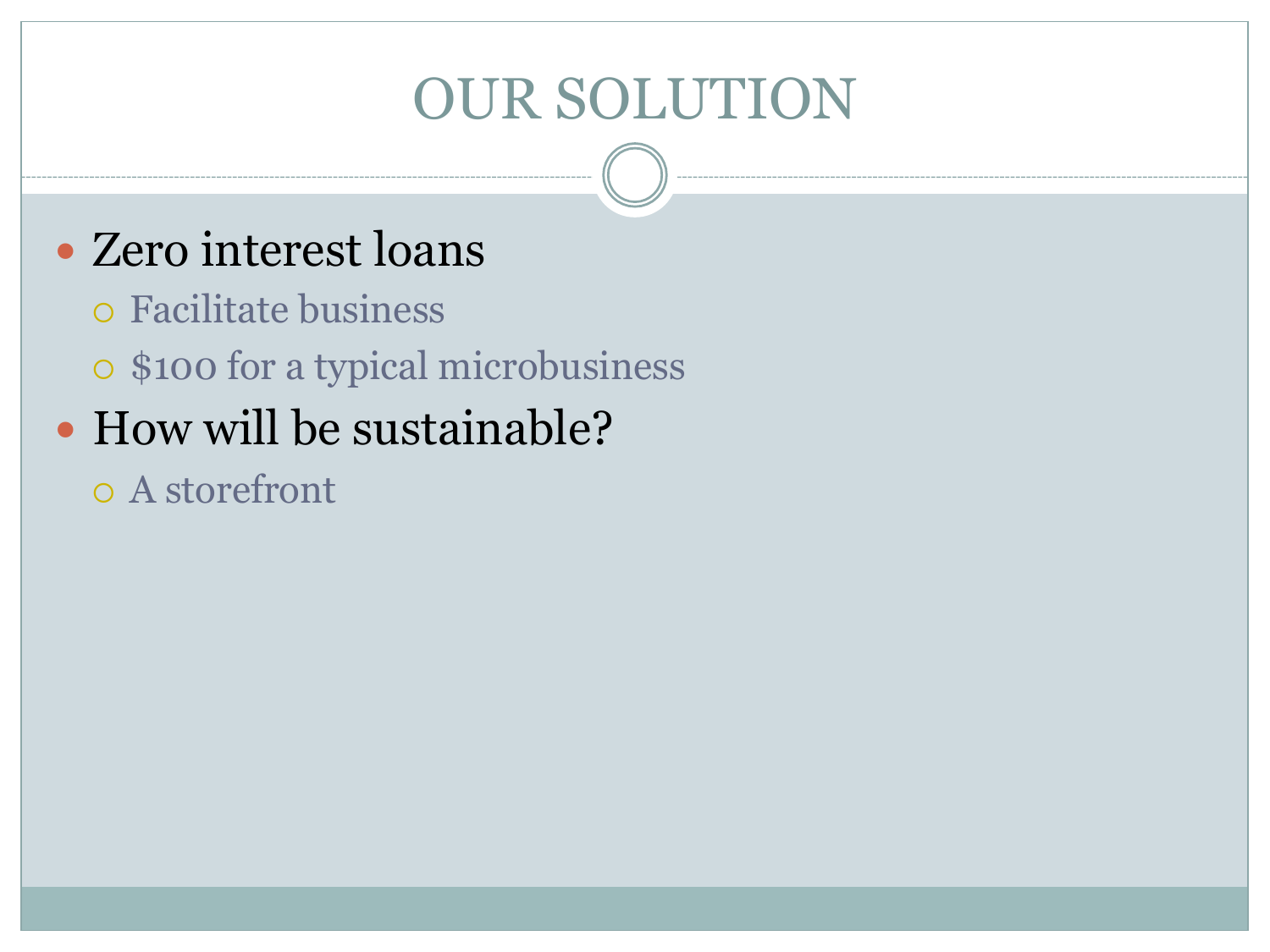# THE STOREFRONT

- Sell environmentally friendly goods
	- o Tumblers, canteens, etc.
	- o Work directly with SMU sororities on bulk orders
- Take profits and give out zero-interest microfinance loans to West Dallas entrepreneurs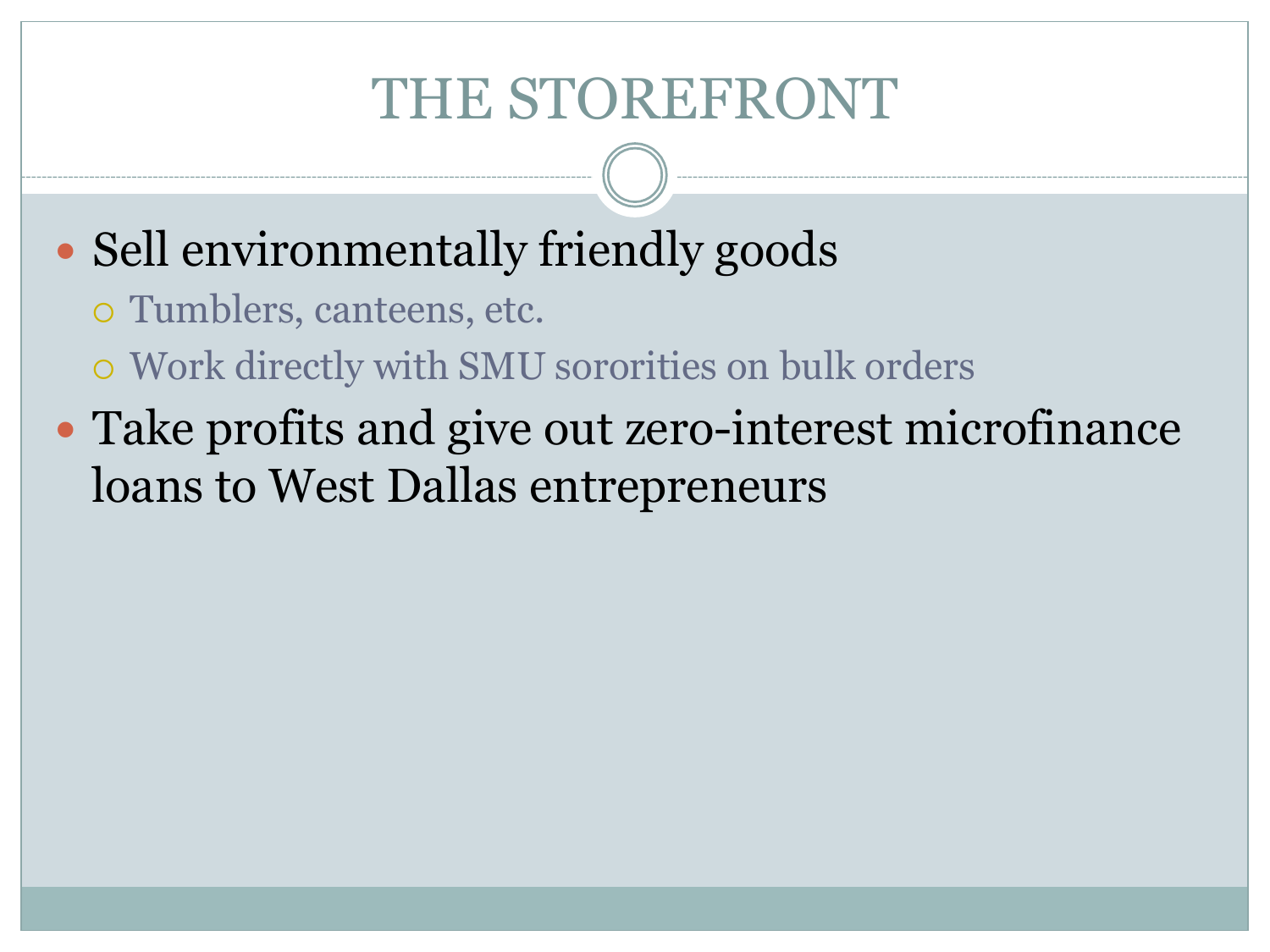## THE GOOD RETURNS MODEL

**Returned funds** encourage more **Good Returns** 

We create **Good Returns** companies

**Programs** provide education & financial opportunity

> **Profits invested into West Dallas entrepreneur** zero *–interest loans*

**Customers** shop, creating profits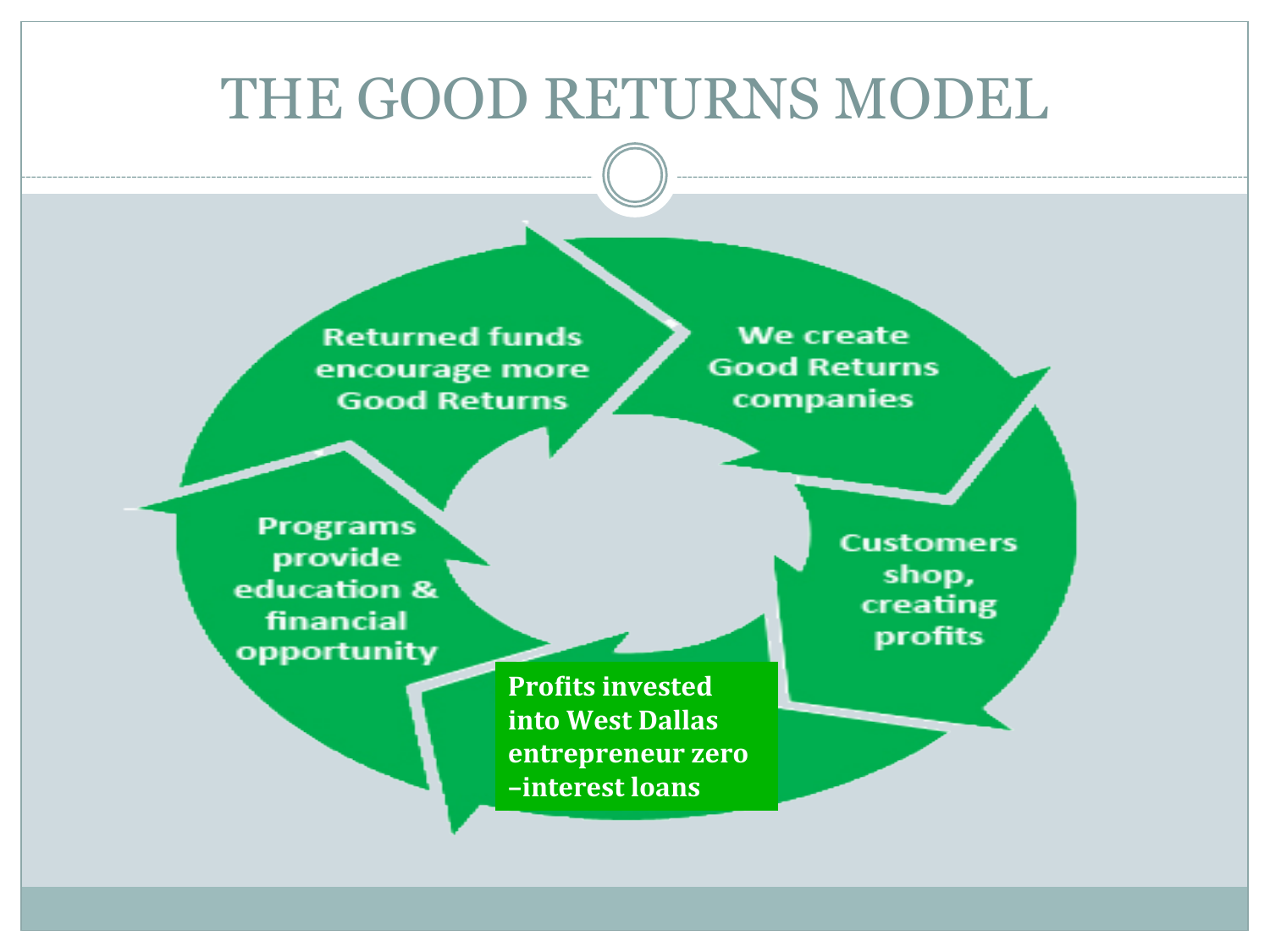# WHY WEST DALLAS?

- Historically underrepresented area of Dallas
- New development will spur economic growth current populations should be included in the growth
- Part of an urban initiative to maintain diversity in housing and demographic